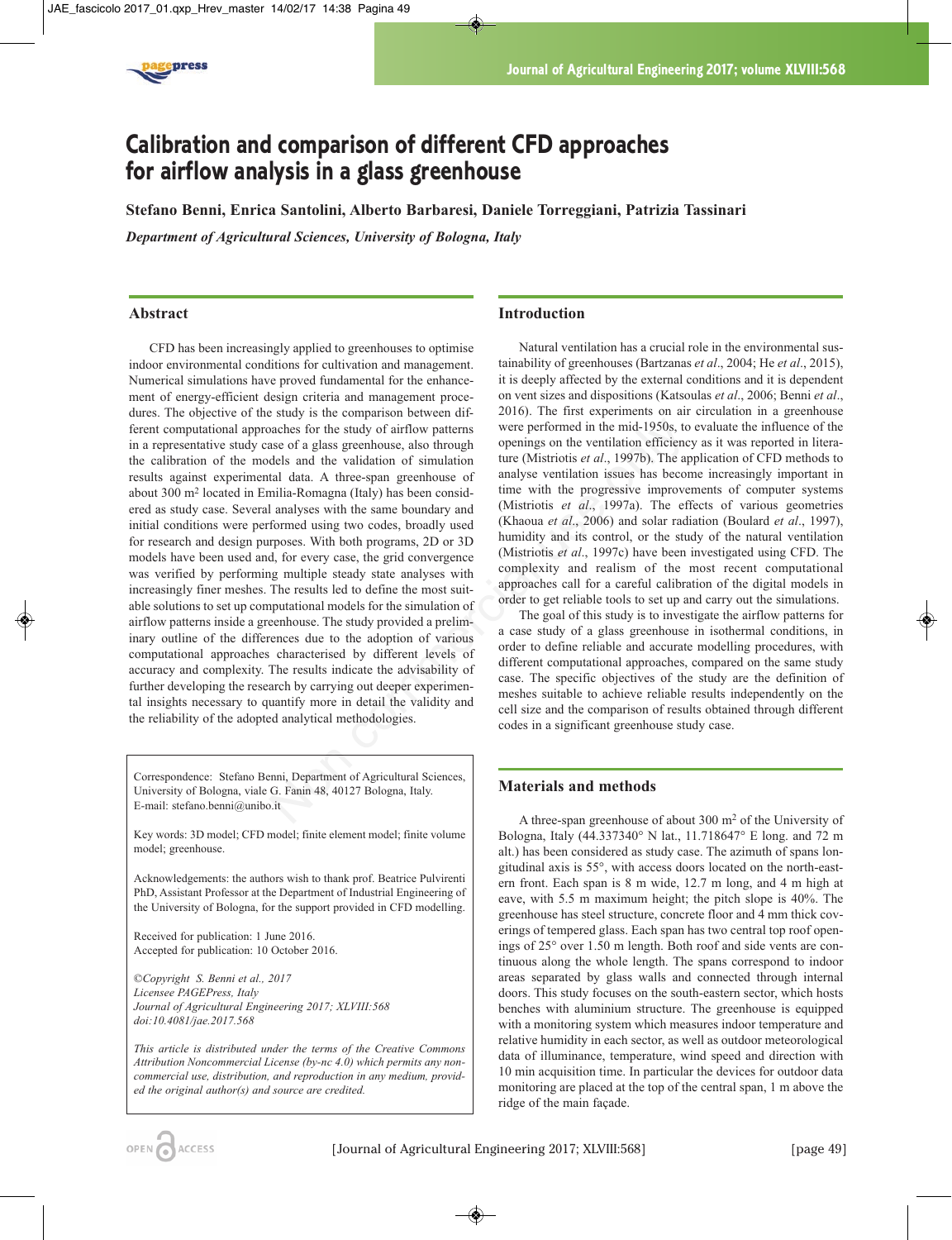press

Two codes broadly used for research and design purposes have been adopted: Autodesk CFD (release 2016), with a finite element (FEM) approach, and Fluent, which adopts the finite volume method (FVM). The greenhouse was modelled as an empty building, in order to obtain results independently on plants inside the structure. Both 2D (of the mid-cross section) and 3D models have been analysed. A domain including the greenhouse at its centre was used (Rico-Garcia *et al*., 2011) with plan dimensions of 72×50.7 m and height of 22 m.

Convergence for FEM code was assumed based on the union of specific criteria as follows: the maximum instantaneous slope of the convergence data of all of the dependent variables from one iteration to the next is below the set level of  $10^{-4}$ ; then the slopes of the convergence data averaged over several iterations of minimum, maximum and mean values of all of the dependent variables are below 0.01; moreover the derivative of the maximum time averaged convergence slope (concavity) falls below the pre-determined level of 0.01; in addiction the fluctuation of the dependent variable about the mean value shows a standard deviation below the set level of 10–5.

The domain was discretised into a hybrid grid that combines triangular and quadrilateral element types in 2D, or tetrahedron and hexahedron elements in 3D, thus providing maximum flexibility in matching mesh cells with the boundary surfaces. Grid quality was enhanced through the placement of at least one layer of quadrilateral or hexahedral elements in resolving boundaries near solid walls and desks. A symmetry condition was applied at the top and on the side faces of the domain.

Convergence criteria for FVM code are relative to the decreasing of residuals equal to  $10^{-3}$  for all the equation except for energy and P-1 equation, for which this is  $10^{-6}$ . In fact, it is expected that the residuals decay to some small value (*round-off*) and then stop changing (*level out*). The convergence criteria for the simulations are based on the control of residuals, which are defined at 10–6 except for  $k$  and  $\varepsilon$ , set at  $10^{-3}$ .

The calibration of the models was carried out through a data collection campaign in controlled environment, with high frequency and spatial resolution of surveys, performed on 10 February 2015 through Delta Ohm DO9847 multi-function data loggers. Vane probe anemometer adopted was model AP472 S1, with 100 mm diameter, resolution of 0.01 m/s, accuracy of  $\pm$  (0.1 m/s + 1.5% full scale).

#### **Results and discussion**

A model validation was performed by comparing the air speed data recorded at the wall inlet with the results of 2D unsteady state thermal analyses developed with the FEM code. The unsteady state thermal approach has been adopted as it was the most suitable to simulate the real conditions experienced during the measurement trials. The results are shown in Figure 1 and have been synthetically assessed by computing the mean error, equal to 0.020 m/s and the root mean squared error equal to 0.078 m/s. As both parameters are smaller than the anemometer accuracy, the simulations have been considered reliable within the acceptability range adopted for this study. A straightforward verification of the close correspondence between measured and simulated parameters can be obtained by comparing the trend of simulated results with the moving average of the experimental values over a 60s period in Figure 1.

Mesh independency was verified for the 2D FEM model by performing several steady state analyses with increasingly finer meshes simulating the indoor air, from about 13,000 elements up to more than 52,000. For the 3D FEM model, mesh independency was verified through the mesh adaptation tool of Autodesk CFD software. A mixed mesh has been adopted with elements of 0.2 m inside the building and of 1 m outside, with a volume increasing rate of 1.35 in the transition zones outside the greenhouse. Mesh independency was achieved with 7.523×106 elements at a rate of shows a standard deviation below<br>
shows a standard deviation below<br>
noot mean squared error equal to 0.078 m<br>
memet types in 2D, or tetrahedron<br>
considered reliable within the acceptabile<br>
that combines<br>
smaller than the







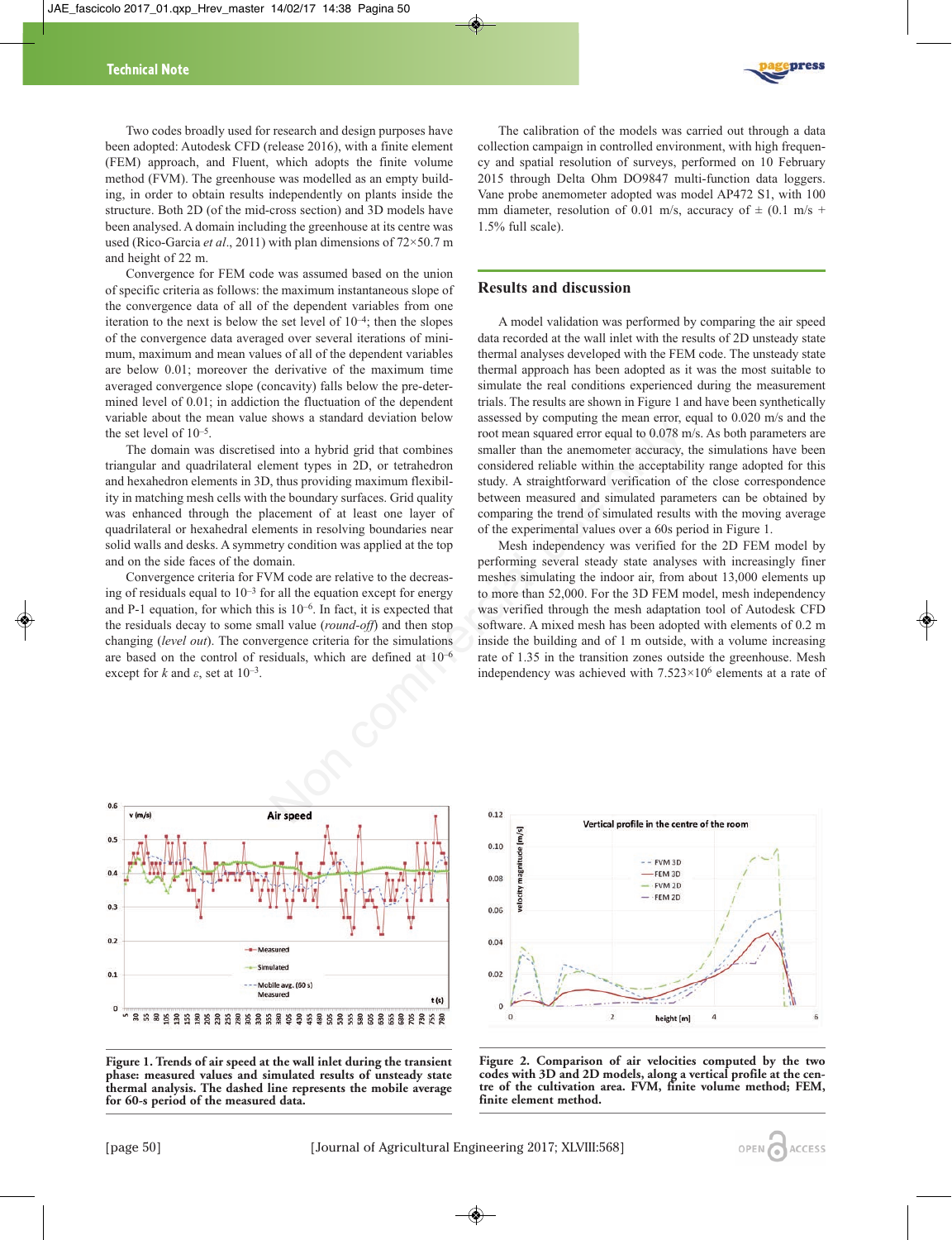

95.18% for pressure and 99.97% for velocity.

A preliminary grid convergence study was made in order to quantify the influence of the grid resolution on the results also for the FVM code (Di Sabatino *et al*., 2007). Firstly, a simplified geometrical model of the case was defined, modelling just the monitored span in 3D centred in a domain of 56×50.7×22 m, preparing four structured meshes, made up of 163,368 to 2,812,940 elements. The first one was carried out using a Cooper scheme with an interval size of 0.4 m for the centre and 0.8 m to 1 m outside; the other three meshes were obtained adopting a ratio of  $\frac{1}{2}$ . The simulations were conduct in Fluent 6.3 with this specific initial condition: inlet velocity of 0.1 m/s, outdoor temperature of 295.15 K and the pavement temperature of 282.15 K. From the results of each simulations, several velocity profile, among different positions, were selected in order to carry out a comparison between meshes: a clear stability of the results was obtained in most positions with more than  $4.66 \times 10^5$  elements, corresponding to cell sizes of 0.2 m inside the greenhouse and 0.4 m to 1 m outside. The study of the indoor airflow dynamics were then conducted on a complete model of the greenhouse with three spans, with isothermal steady state simulations in 2D and 3D. The meshes were composed of 688,146 elements for the 3D case, and 13,414 cells for the 2D case.

The results of airflow simulations carried out with the two codes have been compared to verify their reliability. Air speed distributions along the central longitudinal axis of the inlet vents in the 3D models have been computed and compared. In both windows the velocity is equal for the two models at a distance of about 8.5 m from the greenhouse back façade. 2D simulation with FVM provide results consistent with 3D ones: peak inlet velocity in wall vent is  $0.097$  m s<sup>-1</sup>, in roof vent is  $0.077$  m s<sup>-1</sup>. Results of FEM analysis are significantly smaller, *i.e*., respectively 0.042 m s–1 and  $0.054$  m s<sup>-1</sup>.

A comparison of the internal airflow simulated has been carried out considering the vertical air velocity profile at the centre of the cultivation area (Figure 2). Below 2 m the 2D FVM and 3D FVM simulation results show a very small mean difference, equal to  $0.00031$  m s<sup>-1</sup>, while FEM simulation provide significantly lower values, both below and above the bench level. Between heights of 3 m and 4 m FEM 2D, FEM 3D and FVM 3D results are very similar, with average standard deviation of 0.00034 m s–1. Above 4 m the results show higher variability, in particular FVM 2D are remarkably greater than the other ones. Both 3D models provide a circular airflow pattern around a centre placed at the height of the side inlet vent. The FEM code indicates that this centre is in the south-eastern part of the span, while the FVM code provides it nearer to the central span. Both simulations show low values of velocity around the benches and, specifically, in the FEM results the area is characterized by still air. is, with isothermal steady state simula-<br>
to the adoption of various computates<br>
heshes were composed of 688,146 ele-<br>
indicate also the opportunity to 13.414 cells for the 2D case.<br>
the submodial axis of the indicate als

These results, in analogy with previous researches (Mistriotis *et al*., 1997b), reproduce consistently the phenomenon for conditions when the solar radiation and the buoyancy effect are negligible. Moreover the results show the air flow following, from the windward lateral vent, the inside surface of the roof to the upper openings, more evident in FVM code. These results are in line with those obtained in scientific literature (Mistriotis *et al*., 1997b) through the wind-tunnel experiment for a single-span greenhouse.

## **Conclusions**

The results led to define the most suitable solutions to set up computational models for the simulation of airflow patterns inside a greenhouse. Unsteady state thermal analyses have been adopted to validate modelling approach against experimental results. Mesh convergence analyses showed that mesh independency is achieved with elements size of 0.2 m for the volume inside the building and 1 m for the outdoor space, with a transition volume around the greenhouse. The FVM model adopted a structured mesh and achieved convergence with a smaller number of elements than the FEM model characterised by a mixed mesh. The comparisons between the results obtained through 3D FEM and 3D FVM simulations provided a substantial agreement of the velocity profiles, with a good agreement in the zones of inlet, characterised by the highest velocities. Nevertheless, in some limited zones characterised by slow airflow, the relative difference reaches 50%, whereas the absolute difference have order of magnitude of  $10^{-2}$  m s<sup>-1</sup>. The main difference of 2D models from 3D ones are due to the impossibility to account for airflows along the longitudinal direction of the greenhouse span, which proved to be not negligible at all.

The study provided a preliminary outline of the differences due to the adoption of various computational approaches. The results indicate also the opportunity to further develop the research through deeper experimental insights. The models developed could be adopted as references to investigate the role of further parameters, with particular regard to the temperature distribution in the cases when buoyancy phenomena may significantly affect the airflows dynamics.

## **References**

- Bartzanas T., Boulard T., Kittas C. 2004. Effect of vent arrangement on windward ventilation of a tunnel greenhouse. Biosyst. Eng. 88:479-90.
- Benni S., Tassinari P., Bonora F., Barbaresi A., Torreggiani D. 2016. Efficacy of greenhouse natural ventilation: environmental monitoring and CFD simulations of a study case. Energy Build. 125:276-86.
- Boulard T., Roy J.C., Lamrani M.A., Haxaire R. 1997. Characterising and modelling the air flow and temperature profiles in a closed greenhouse in diurnal conditions. In: A. Munack and H.J. Tantau (Eds.), Mathematical and control applications in agriculture and horticulture. Pergamon Press Ltd, Oxford, UK, pp 37-42.
- Di Sabatino S., Buccolieri R., Pulvirenti B., Britter R. 2007. Simulations of pollutant dispersion within idealised urban-type geometries with CFD and integral models. Atmos. Environ. 41:8316-29.
- He K.S., Chen D.Y., Sun L.J., Liu Z.L., Huang Z.Y. 2015. The effect of vent openings on the microclimate inside multi-span greenhouses during summer and winter seasons. Eng. Appl. Comput. Fluid Mech. 9:399-410.
- Katsoulas N., Bartzanas T., Boulard T., Mermier M., Kittas C. 2006. Effect of vent openings and insect screens on greenhouse ventilation. Biosyst. Eng. 93:427-36.
- Khaoua S.A.O., Bournet P.E., Migeon C., Boulard T., Chassériaux G. 2006. Analysis of greenhouse ventilation efficiency based on computational fluid dynamics. Biosyst. Eng. 95:83-98.
- Mistriotis A., Arcidiacono C., Picuno P., Bot G.P.A., Scarascia-Mugnozza G. 1997a. Computational analysis of ventilation in greenhouses at zero- and low-wind-speeds. Agric. For. Meteorol. 88:121-35.
- Mistriotis A., Bot G.P.A., Picuno P., Scarascia-Mugnozza G.,